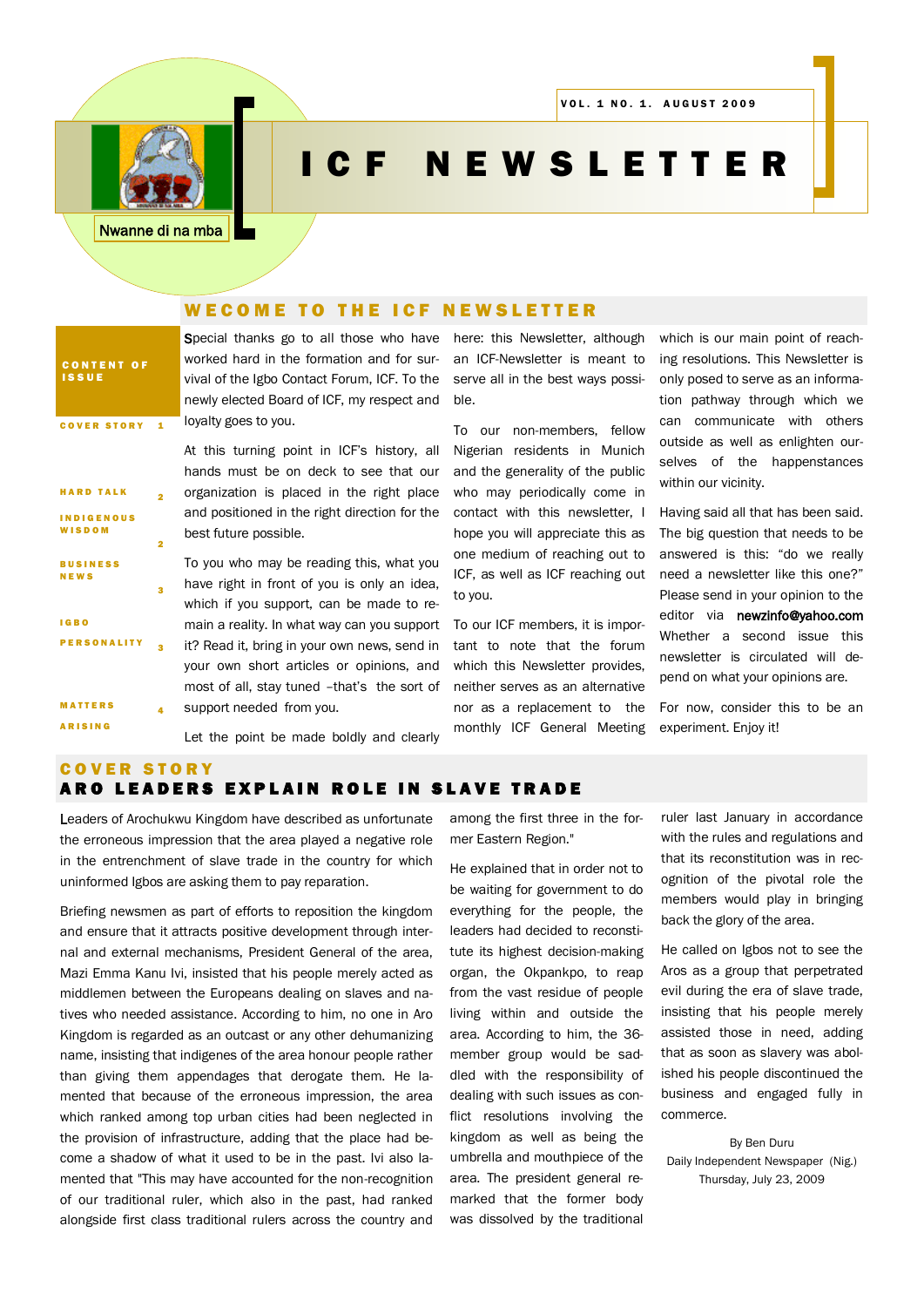#### I C F N E W SLETTER PAGE 2 AND THE RESERVE TO A RESERVE THE RESERVE TO A RESERVE THE RESERVE TO A RESERVE THE

# **HARDTALK** INTERVIEW WITH SIR ANTHONY MUONEKE

Q. ICF Newsletter is happy that tions? you accepted to grant us this interview. Thanks for your time. Please introduce yourself to our readers. who are you and what is your philosophy of life?

A: My name is sir A.C. Muoneke, a member I.C.F. I belief in live and let live

Q. You were conspicuously present in the last ICF general elections and even contested for the post of vice-chairman, what was your motivation for contesting in the election and what is it you would have loved to accomplish for ICF if you had won the elec-

A: You know I left before the election was concluded due to the fact that I was already late at work. Though I contested for the post of vice chairman. I saw my coming out as a source of motivation for others to follow, as you can see, a lot of people do not always want to vie for any elective offices, thereby making the whole thing impossible for fresh people with fresh ideas rather than recycling the old.

Q. Are there serious problems you think Nigerian immigrants are facing in this country, if so, how serious are these problems and what are the future consequences of not having them properly addressed?

A: There is need to always communicate with the Nigerian community in the course of solving of immigration problems associating with some Nigerians. There is also a need for the forum to have able people all time to make things move. If inside or outside person or persons having any thing against ICF should bring such to the forum hence the forum is open to listen

Q. What message do you have for persons who may have been against or not satisfied with the outcomes of the last Nigerian community and Igbo Contact Forum elections?

A: You see I do not see that forum as contact for the Ibos alone, I see it beyond that and you have to be in the helm of affairs to be able to enunciate proper and juicy programs. the new elected officers should by now know the enormous task ahead of them. Let there be Peace.

#### INDIGENOUS WISDOM

#### **HEALTH BENEFITS OF BITTER KOLA**

GARCINIA Cola, popularly called bitter kola has been identified as a potent antibiotic which could be efficacious in the treatment of HIV and AIDS. Bitter kola is found in the tropical rain region and given different names in Nigeria. It is known as "Orogbo" in Yorubland, "Namijingoro" among Hausa, "Akuilu" in Igboland.

A researcher with the Nigeria Natural Medicine Development Agency (NNMDA), Mrs. Chinyere Nwokeke told the News Agency of Nigeria (NAN) that the kola could be used in treating opportunistic infections associated with HIV.



The bitter kola (Akuilu)

Bitter kola "is highly recommended in the treatment of HIV and AIDS because of its antibacterial, detoxification and cleansing properties," she said.

She said that the chemical Saponin in bitter kola is responsible for its cleansing effect. Saponin is mainly used as tonic for the liver, it enhances the functions of the liver and gall bladder.

"It is also very effective in the treatment of cough, diarrhoea, tuberculosis and other bacterial infections. When food is suspected to be contaminated by bacteria, chew bitter kola immediately after, it will forestall the development of any infection or poisoning," she added.

Nwokeke said that in the past, the kola was eaten mostly by the elderly because of their belief that it could prolong life.

"Actually researches in modern science have revealed that bitter kola contains chemical compounds that will help the break-

down of glycogen in the liver and has other medicinal uses which account for its longevity property in man."Bitter kola is anti-poison too, it has the ability to repel evil men and spirits, it could sound superstitious but it works", she said.

The naturalist said that the seed and the bark of bitter kola should be eaten together in cases where food poisoning is suspected, "it helps to detoxify the system."It can also be used to repel snakes for those who live in areas that are prone to snakes," she said.

She also said that bitter kola could be used in the treatment of breast cancer as it has anti-cancerous effect.

For children, when ground and mixed with honey, bitter kola could be used in the treatment of measles and mumps, it should be taken orally and also applied externally in the case of mumps," she said. Nwokeke also revealed the efficacy of the bitter kola in vomiting for both children and adults.

"It can be used to clear coarse voice, it clears the voice by stimulating the production of mucus along the lining of the vocal tube which softens the dry throat," she added.

She also revealed that the body craves for bitter foods from time to time. "Nature advocates a balance in everything, when sweet foods are eaten in excess, the body tends to be more acidic, in order to balance this, bitter foods should be eaten occasionally."

"The body is at its optimum health when it is slightly alkaline," Nwokeke added.

Daily Champion (Nig.) June 10, 2004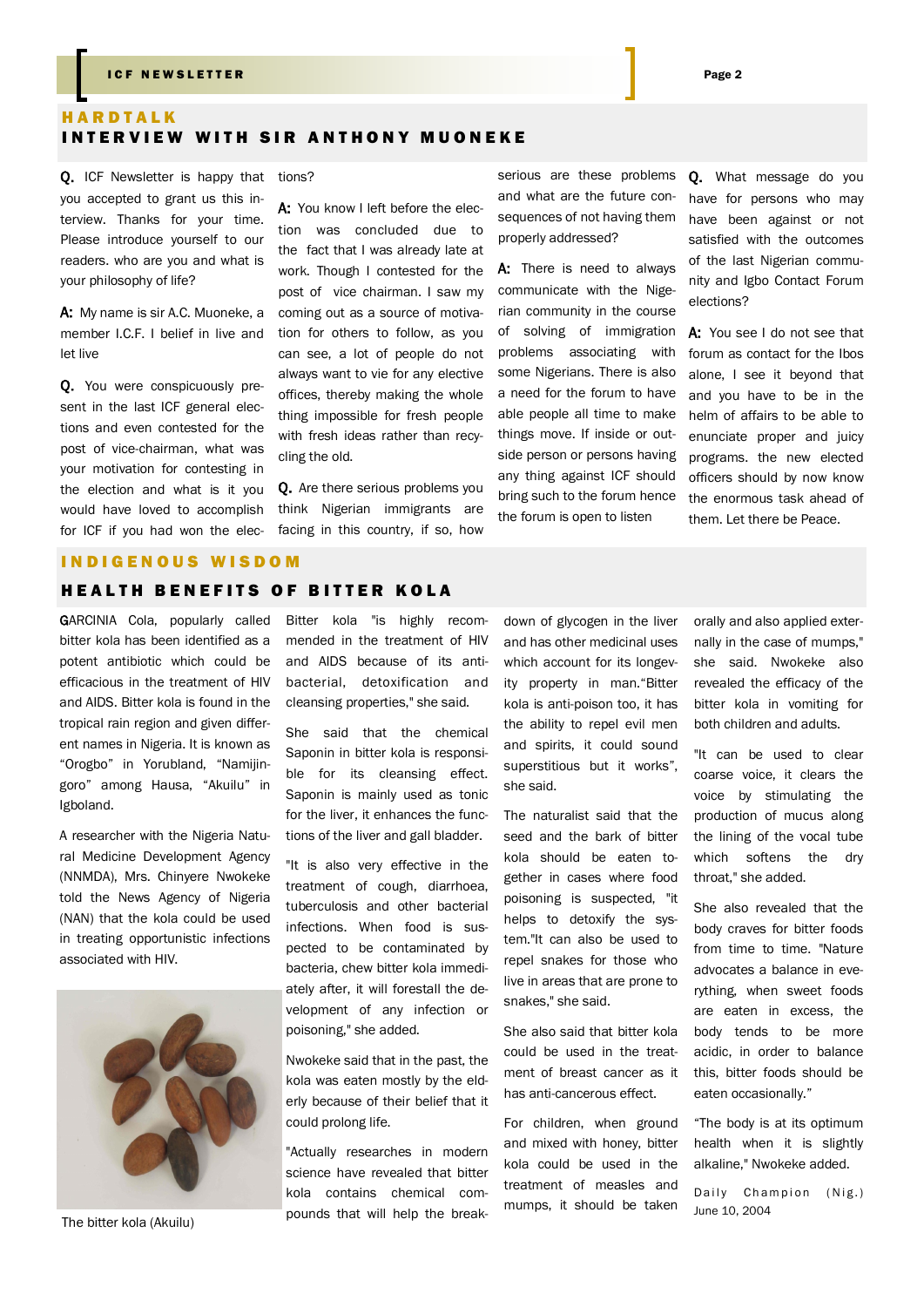#### B U S I N E S S N E W S

#### **FG INTRODUCES UNIFORM DUTY RATE ON VEHICLES**

The Federal Government (NCS) has introduced a uniform import duty rate on imported vehicles based on ex-factory price. This development has taken effect in all Customs commands, a development that now eliminates the indiscriminate imposition of duties.

The duty rate before the newly introduced ex-factory rate was between 10-35 per cent depending on the age of the vehicle which limit the customs had pegged at ten years.

The value of vehicles before now were also calculated indiscriminately by customs officers carrying out examination.

In a Memorandum with reference no NCS/ T\$T/I&E/067S.4/VOL. X, addressed to all Zonal Coordinators, all Area Comptrollers, and all Valuation officers, the government directed that all commands are to comply with the newly introduced ex-factory price for Customs duty collection.

Confirming the development, the Service spokesman, Mr Wale Adeniyi told Vanguard that the idea behind the memo is to ensure that duties on vehicles are uniform in every ports.

"The Memo is to ensure the enthronement

of a uniform duty regime on vehicles in all ports, Customs commands, and this is because there has been a variance in the calculation of duty on vehicles," he stated.

The Memo also contained a progressive reduction of import duty on vehicles of various age – ranging from three months to four years and above.

Vehicles above three months with Odometer reading above 3,000 miles but not above one year will attract a ten per cent duty rate, while vehicles more than one year but not above two years will equally attract a duty rate of 20 per cent.

Vehicles more than two years old, but not above three years will have Customs duty calculated at 30 per cent, and 40 per cent for vehicles more than three years but not more than four years old, while vehicles more than four years old and above will attract a duty rate of 50 per cent.

Part of the Memo reads "Consequent upon directive/approval given, I am directed to forward herewith motor vehicle Ex-factory Price (In United State Dollar) for Customs Duties Collection.

"You are required to take note of allowance

for age of vehicles."The Importers of used Vehicles must produce documentary evidence showing model and cubic capacity vehicles which should be obtained from the vendor.

"You are hereby directed to comply forthwith to avoid indiscriminate collection of duties on motor vehicles. This supercede the earlier one sent". It would be recalled that Nigeria signed the international convention on agreement of Customs Valuation which is the general agreement on Trade and Tariff.

The convention is the treatment of Customs valuation which is based on the principle of Transaction value, Identical value method, Computed value method or Sale value, Similar value method, and Deductive value method.

The principles of arriving at import duty of vehicles includes the country of manufacture, cubic capacity, age rebate, wear and tear of vehicle percentage duty and exfactory price.

> By Godwin Oritse Vanguard Newspaper Monday, July 20, 2009

# **IGBO PERSONALITY**

# **MAZI MBONU OJIKE (1914-1956)**

Mazi Mbonu Ojike was born in Arondizugo in the present Imo state of Nigeria, in 1914.

When he graduated from primary school, he broke the local norm by refusing to marry. Rather, he persisted in his studies and won a scholarship to secondary school to the CMS training college, Awka, in today's Anambra state of Nigeria. He did a Master's degree in education and Administration at the university of Chicago, USA.

During the course of his stay in the USA, he spent time writing and travelling all over the USA, giving lectures on ways of life in Africa and working hard to change the negative notions that people of that time had about the "dark" continent. His two major bestselling books were "My Africa" and "I have

two countries" published in 1946 and 1947 respectively.

He returned back to Nigeria and joined in the fight for Nigeria's independence. However, he died in 1956, just

Mazi Mbonu Ojike's greatest contribution to Nigeria's national development was through his passionate advocacy for individual mental decolonization, his insistence for a national mental emancipation, his propagation of national self-awareness and pride, and in his assiduous promotion of a self-reliant strategy of national development. He encapsulated his message in the famous slogan: "Boycott all Boycottables", which earned him the title of "The Boycott King".

To know more about, read "My Africa" by Mbonu Ojike



Mazi Mbonu Ojike (right) with Ozurumba Mbadiwe (middle)

"I am a Nigerian and insist that you treat me courteously." Mazi Mbonu Ojike (1947)